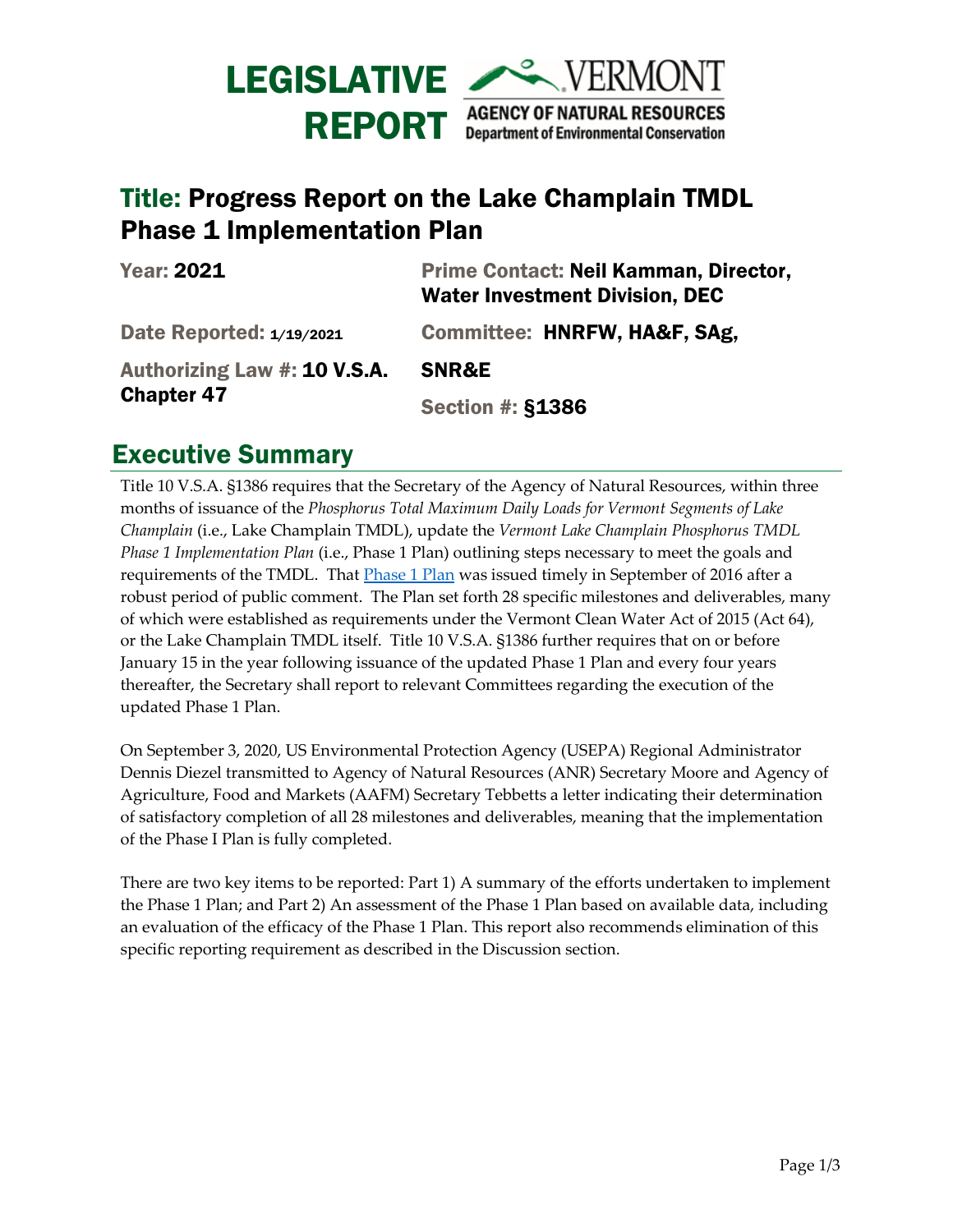

# Key Takeaways



*Lake Champlain Phase II Reporting Cycle*

### [10 VSA §1386](https://legislature.vermont.gov/statutes/section/10/047/01386)

### [LAKE](https://dec.vermont.gov/laws/leg-reports) CHAMPLAIN TMDL PHASE I PROGRESS UPDATE

Part 1:

- As of September 2, 2020, all requirements of the Phase 1 Plan have been completed.
- [Provided here](https://dec.vermont.gov/sites/dec/files/wsm/erp/docs/Lake%20Champlain%20Final%20Phase%20I%20Report%20Card_Final%20Letter%209.3.20.pdf) is EPA's letter of acknowledgement of completion all milestones and deliverables, and their thanks for continued collaboration towards the management of Lake Champlain.
- [This document](https://dec.vermont.gov/sites/dec/files/wsm/erp/docs/Lake%20Champlain%20Final%20Phase%20I%20Report%20Card%20Attachment_9.1.20.pdf) provides the listing of specific outcomes for each of the 28 milestones and deliverables referenced in EPA's letter.

#### Part 2:

• The *Vermon[t Clean Water](https://dec.vermont.gov/sites/dec/files/wsm/erp/docs/2021-01-15_CleanWaterPerformanceReport_SFY2020-FINA-PDF-A.pdf)  [Initiative 2020 Performance](https://dec.vermont.gov/sites/dec/files/wsm/erp/docs/2021-01-15_CleanWaterPerformanceReport_SFY2020-FINA-PDF-A.pdf)  [Report](https://dec.vermont.gov/sites/dec/files/wsm/erp/docs/2021-01-15_CleanWaterPerformanceReport_SFY2020-FINA-PDF-A.pdf)* documents progress towards achieving the goals of the Lake Champlain TMDL, highlighting accomplishments across all sectors including the effectiveness of Act 64 programs in terms of documented pollution reductions and other performance measures.